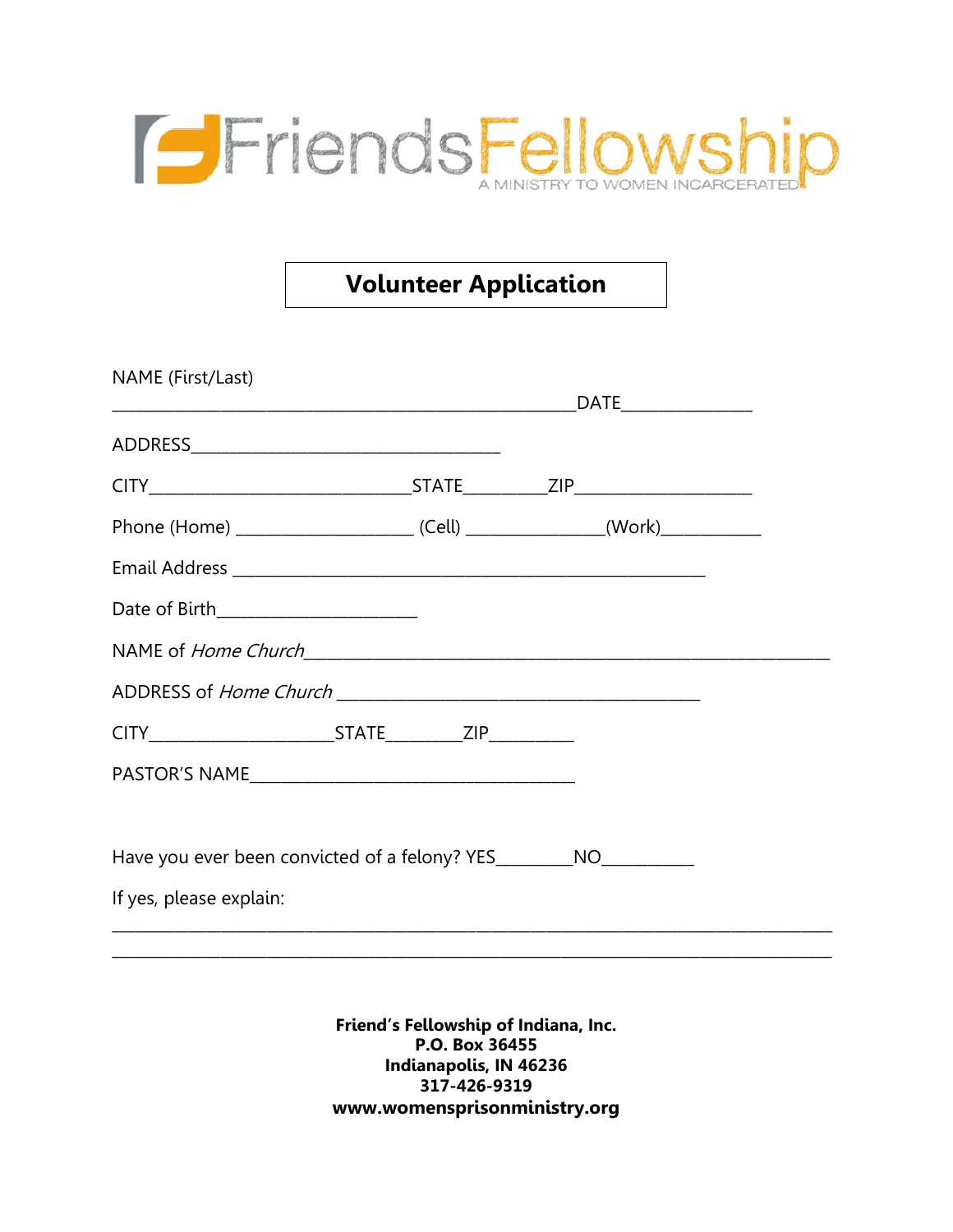Please share some of your testimony and when you accepted Christ into your life:

Please share why you have interest in prison ministry:

Are you involved in any other ministries? Please describe.

About YOU! Please describe some of your interests, gifts and talents.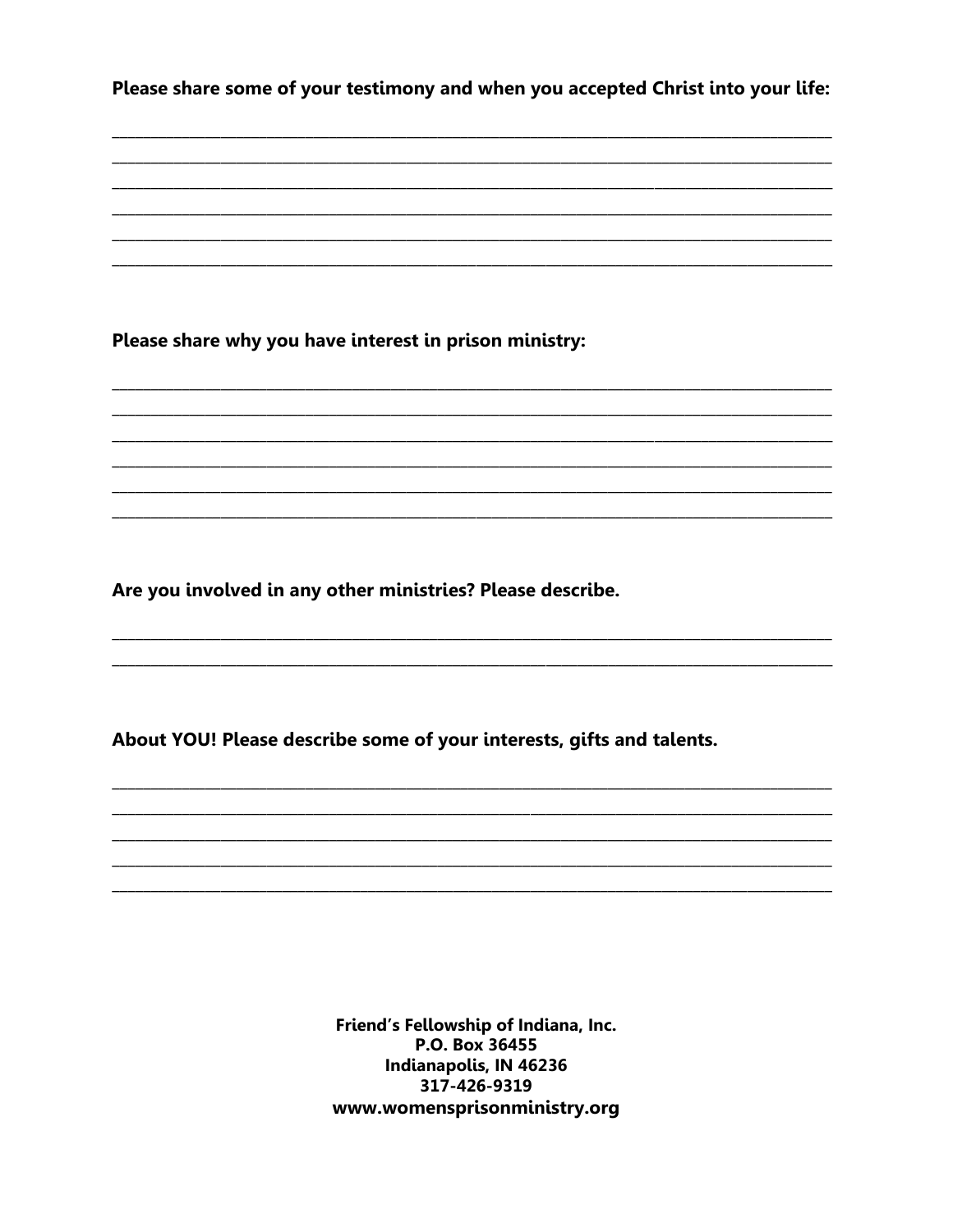## **REFERENCES**

**Please give the names and addresses of two individuals (not related) who would be willing to provide recommendation on your behalf to be involved in prison ministry. (If possible, one should be your Pastor)**

| 2. |                                                                                                                                                                    |  |
|----|--------------------------------------------------------------------------------------------------------------------------------------------------------------------|--|
|    |                                                                                                                                                                    |  |
|    |                                                                                                                                                                    |  |
|    | Please Read the Friend's Fellowship of Indiana, Inc. Statement of Faith (located on final<br>page) and answer the question below. If agree, please give signature. |  |
|    | Do you agree with the Friend's Fellowship Statement of Faith?                                                                                                      |  |
|    |                                                                                                                                                                    |  |
|    | DATE _______________                                                                                                                                               |  |
|    |                                                                                                                                                                    |  |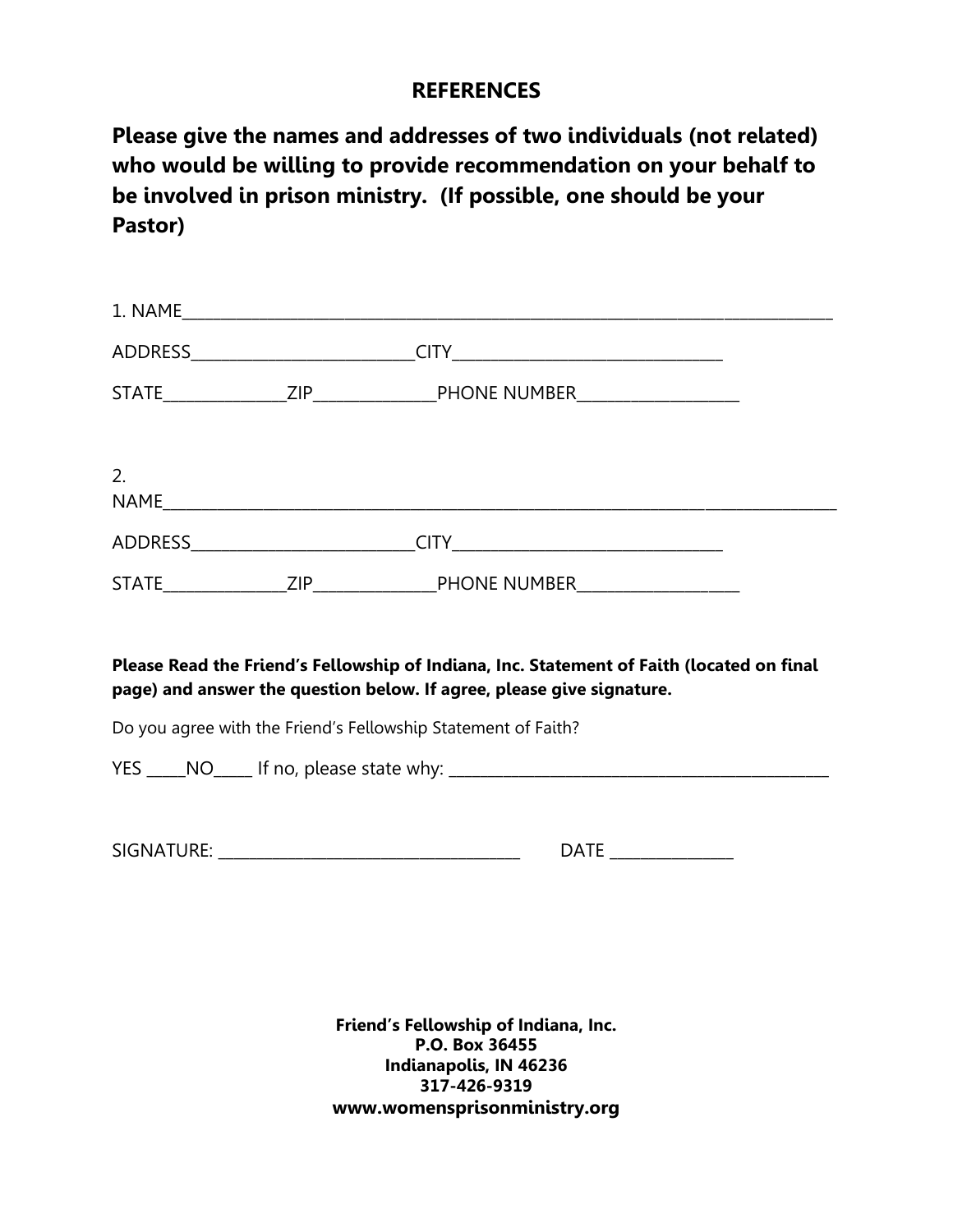## **Please select your areas of interest within the Prison Ministry:**

- o **Bible Studies:** Weekly in depth studies of God's Word and its application to living life while gaining FREEDOM that only comes from Jesus.
- o **Church Service:** Monthly service conducted by volunteers and selected guests of Friend's Fellowship in the prison Chapel.
- o **Healing for Damaged Emotions:** Intense group study, utilizing the book by David A. Seamands, to gain healing from emotional pain.
- o **Walking the 12 Steps With Jesus:** Intense group study, utilizing book by Ray Geisel, to gain recovery from an addiction.
- o **Pen-Pals:** Individuals unable to volunteer within the prison, yet have heart to reach out with words of encouragement and prayer.
- o **Card Ministry:** A collection of unused cards (i.e. birthday, Christmas) donated to women incarcerated so they may share in the opportunity to bless a loved one.
- o **Birthday Parties:** Monthly celebrations that include cake, ice cream, and prizes.
- o **Mentoring**: Partnering with the Indiana Women's Prison to provide mentors for women within the P.L.U.S. Unit